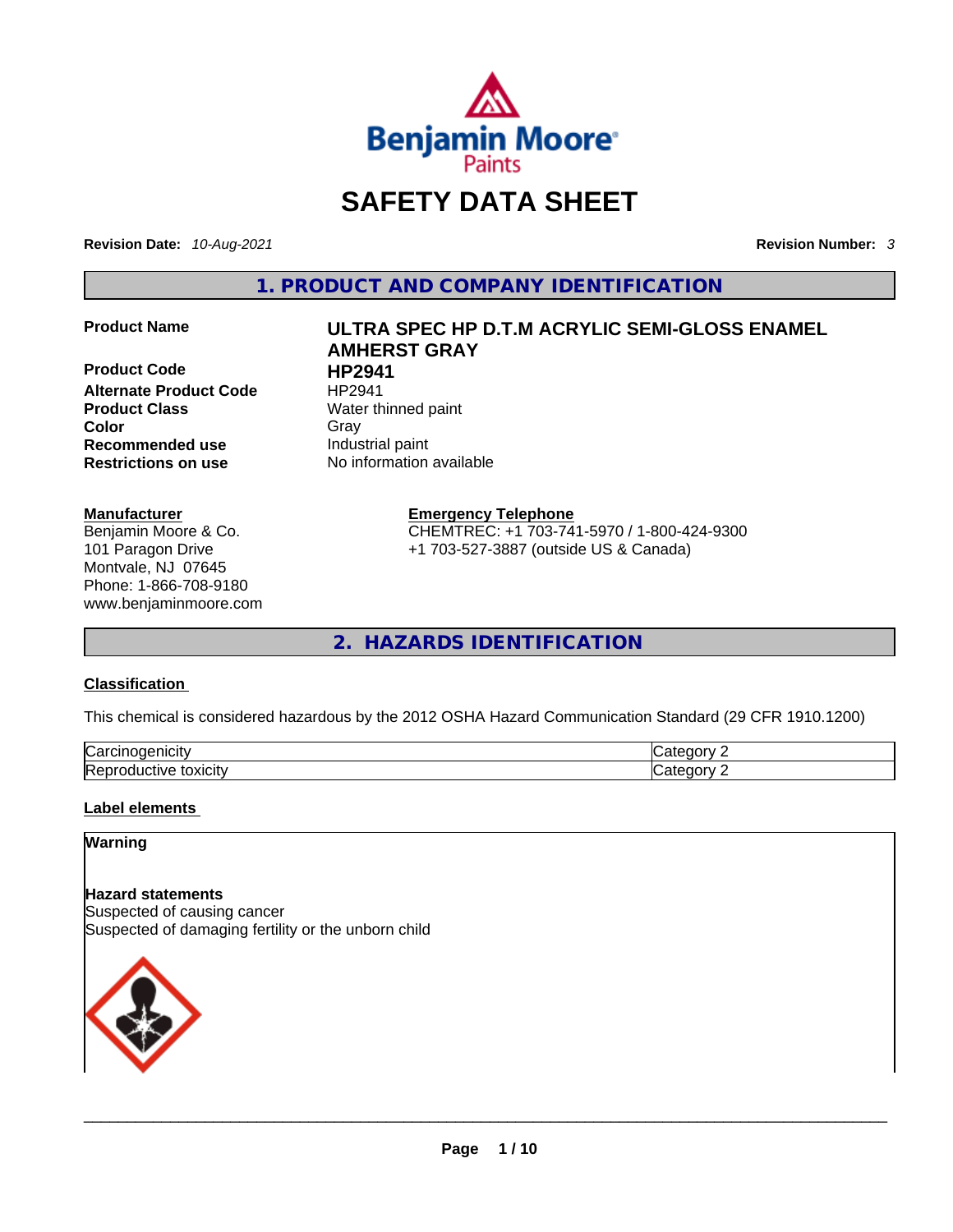**Appearance** liquid

**Odor** little or no odor

#### **Precautionary Statements - Prevention**

Obtain special instructions before use Do not handle until all safety precautions have been read and understood Use personal protective equipment as required

#### **Precautionary Statements - Response**

IF exposed or concerned: Get medical advice/attention

#### **Precautionary Statements - Storage**

Store locked up

#### **Precautionary Statements - Disposal**

Dispose of contents/container to an approved waste disposal plant

#### **Hazards not otherwise classified (HNOC)**

Not applicable

#### **Other information**

No information available

 **WARNING:** This product contains isothiazolinone compounds at levels of <0.1%. These substances are biocides commonly found in most paints and a variety of personal care products as a preservative. Certain individuals may be sensitive or allergic to these substances, even at low levels.

#### **3. COMPOSITION INFORMATION ON COMPONENTS**

| <b>Chemical name</b>                          | CAS No.    | Weight-%    |
|-----------------------------------------------|------------|-------------|
| Titanium dioxide                              | 13463-67-7 | $5 - 10$    |
| 2,2,4-trimethyl-1,3-pentanediol diisobutyrate | 6846-50-0  | - 5         |
| Zinc phosphate                                | 7779-90-0  | - 5         |
| Carbon black                                  | 1333-86-4  | $0.1 - 0.5$ |

|                       | 4. FIRST AID MEASURES                                                                                    |
|-----------------------|----------------------------------------------------------------------------------------------------------|
| <b>General Advice</b> | If symptoms persist, call a physician. Show this safety data sheet to the doctor in<br>attendance.       |
| <b>Eye Contact</b>    | Rinse thoroughly with plenty of water for at least 15 minutes and consult a<br>physician.                |
| <b>Skin Contact</b>   | Wash off immediately with soap and plenty of water while removing all<br>contaminated clothes and shoes. |
| <b>Inhalation</b>     | Move to fresh air. If symptoms persist, call a physician.                                                |
| Ingestion             | Clean mouth with water and afterwards drink plenty of water. Consult a physician<br>if necessary.        |
|                       |                                                                                                          |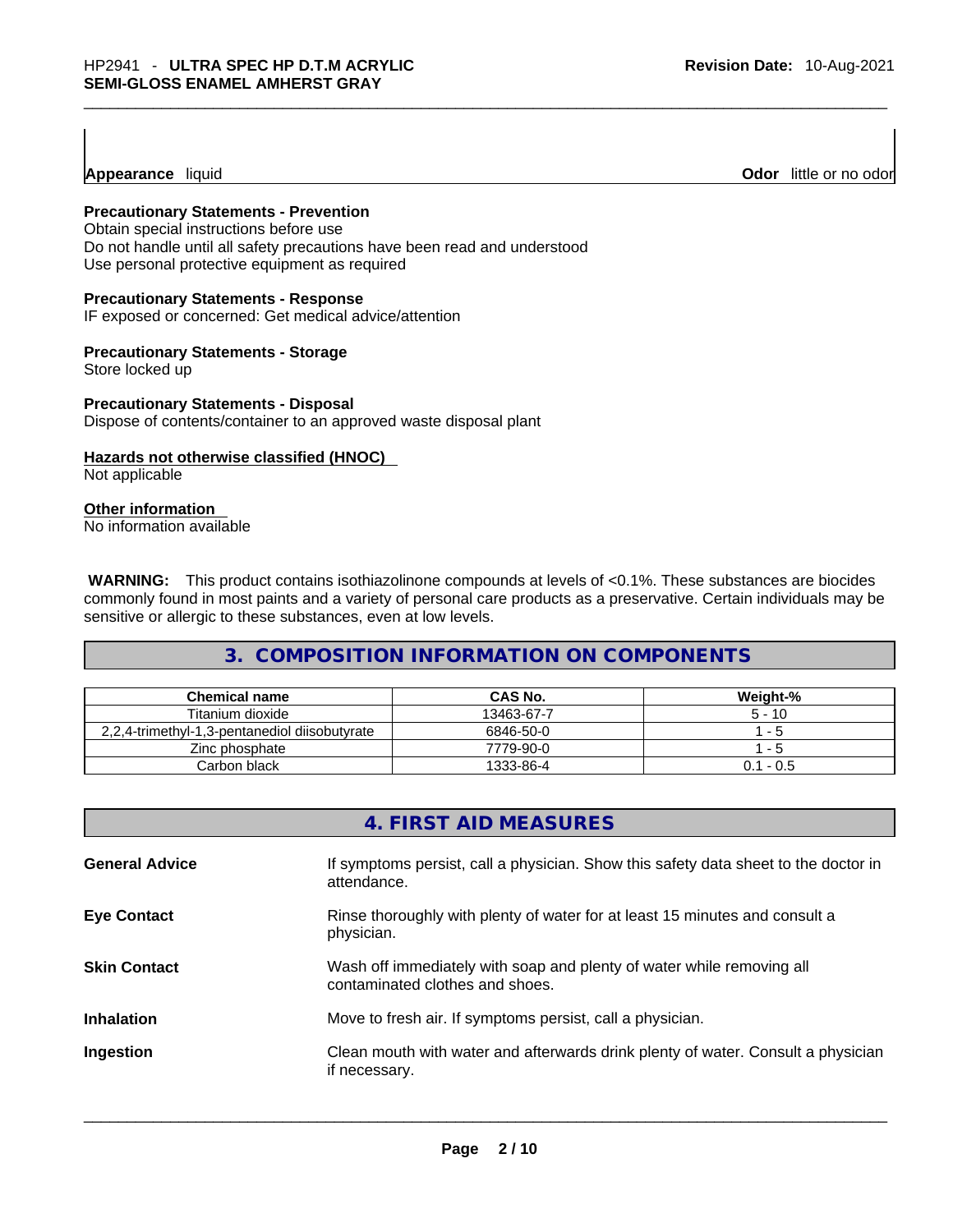| <b>Most Important</b><br><b>Symptoms/Effects</b>                                    |                                                               | None known.                                                                                                                                  |                                                     |                                                                                                            |
|-------------------------------------------------------------------------------------|---------------------------------------------------------------|----------------------------------------------------------------------------------------------------------------------------------------------|-----------------------------------------------------|------------------------------------------------------------------------------------------------------------|
| <b>Notes To Physician</b>                                                           |                                                               | Treat symptomatically.                                                                                                                       |                                                     |                                                                                                            |
|                                                                                     |                                                               |                                                                                                                                              | 5. FIRE-FIGHTING MEASURES                           |                                                                                                            |
|                                                                                     | <b>Suitable Extinguishing Media</b>                           |                                                                                                                                              |                                                     | Use extinguishing measures that are appropriate to local<br>circumstances and the surrounding environment. |
| Protective equipment and precautions for firefighters                               |                                                               | As in any fire, wear self-contained breathing apparatus<br>pressure-demand, MSHA/NIOSH (approved or equivalent)<br>and full protective gear. |                                                     |                                                                                                            |
| <b>Specific Hazards Arising From The Chemical</b>                                   |                                                               | extreme heat.                                                                                                                                | Closed containers may rupture if exposed to fire or |                                                                                                            |
|                                                                                     | <b>Sensitivity to mechanical impact</b>                       |                                                                                                                                              | No                                                  |                                                                                                            |
|                                                                                     | Sensitivity to static discharge                               |                                                                                                                                              | No                                                  |                                                                                                            |
| <b>Flash Point Data</b><br>Flash point (°F)<br>Flash Point (°C)<br><b>Method</b>    |                                                               |                                                                                                                                              | 250<br>121<br><b>PMCC</b>                           |                                                                                                            |
| <b>Flammability Limits In Air</b>                                                   |                                                               |                                                                                                                                              |                                                     |                                                                                                            |
|                                                                                     | Lower flammability limit:<br><b>Upper flammability limit:</b> |                                                                                                                                              | Not applicable<br>Not applicable                    |                                                                                                            |
| <b>NFPA</b>                                                                         | Health: 2                                                     | Flammability: 1                                                                                                                              | <b>Instability: 0</b>                               | <b>Special: Not Applicable</b>                                                                             |
| <b>NFPA Legend</b><br>0 - Not Hazardous<br>1 - Slightly<br>2 - Moderate<br>3 - High |                                                               |                                                                                                                                              |                                                     |                                                                                                            |

4 - Severe

*The ratings assigned are only suggested ratings, the contractor/employer has ultimate responsibilities for NFPA ratings where this system is used.* 

*Additional information regarding the NFPA rating system is available from the National Fire Protection Agency (NFPA) at www.nfpa.org.* 

#### **6. ACCIDENTAL RELEASE MEASURES**

| <b>Personal Precautions</b>      | Avoid contact with skin, eyes and clothing. Ensure adequate ventilation. |
|----------------------------------|--------------------------------------------------------------------------|
| <b>Other Information</b>         | Prevent further leakage or spillage if safe to do so.                    |
| <b>Environmental precautions</b> | See Section 12 for additional Ecological Information.                    |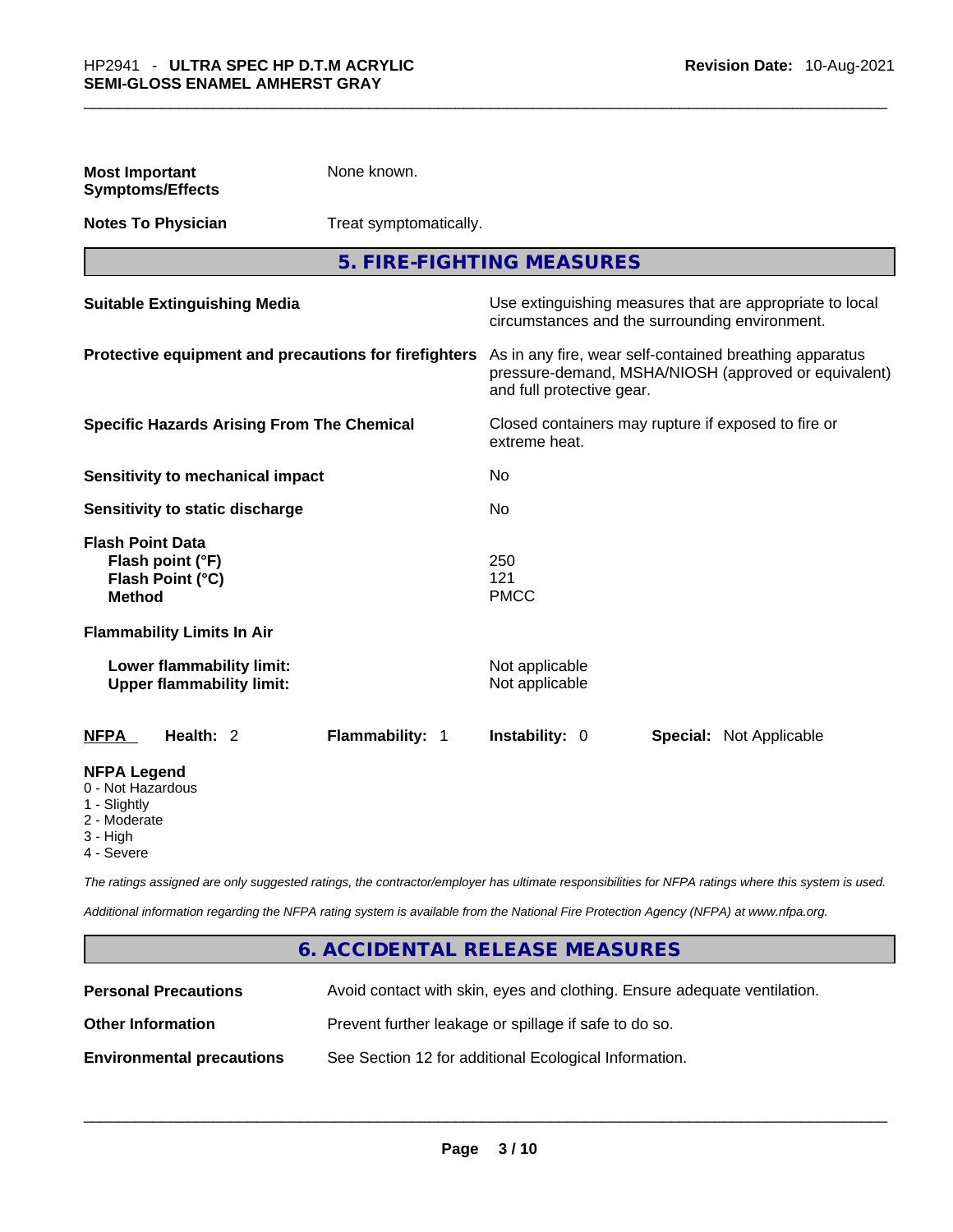| <b>Methods for Cleaning Up</b> | Soak up with inert absorbent material. Sweep up and shovel into suitable<br>containers for disposal.                                                                             |  |
|--------------------------------|----------------------------------------------------------------------------------------------------------------------------------------------------------------------------------|--|
|                                | 7. HANDLING AND STORAGE                                                                                                                                                          |  |
| <b>Handling</b>                | Avoid contact with skin, eyes and clothing. Avoid breathing vapors, spray mists or<br>sanding dust. In case of insufficient ventilation, wear suitable respiratory<br>equipment. |  |
| <b>Storage</b>                 | Keep container tightly closed. Keep out of the reach of children.                                                                                                                |  |
| <b>Incompatible Materials</b>  | No information available                                                                                                                                                         |  |
|                                |                                                                                                                                                                                  |  |

#### **8. EXPOSURE CONTROLS/PERSONAL PROTECTION**

#### **Exposure Limits**

| <b>Chemical name</b> | <b>ACGIH TLV</b>                               | <b>OSHA PEL</b>            |
|----------------------|------------------------------------------------|----------------------------|
| Titanium dioxide     | TWA: $10 \text{ ma/m}^3$                       | 15 mg/m $3$ - TWA          |
| Carbon black         | TWA: 3 mg/m <sup>3</sup> inhalable particulate | $3.5 \text{ mg/m}^3$ - TWA |
|                      | matter                                         |                            |

#### **Legend**

ACGIH - American Conference of Governmental Industrial Hygienists Exposure Limits OSHA - Occupational Safety & Health Administration Exposure Limits N/E - Not Established

**Engineering Measures** Ensure adequate ventilation, especially in confined areas.

#### **Personal Protective Equipment**

| <b>Eye/Face Protection</b>    | Safety glasses with side-shields.                                                    |
|-------------------------------|--------------------------------------------------------------------------------------|
| <b>Skin Protection</b>        | Protective gloves and impervious clothing.                                           |
| <b>Respiratory Protection</b> | In operations where exposure limits are exceeded, use a NIOSH approved               |
|                               | respirator that has been selected by a technically qualified person for the specific |
|                               | work conditions. When spraying the product or applying in confined areas, wear a     |
|                               | NIOSH approved respirator specified for paint spray or organic vapors.               |
|                               |                                                                                      |
| Hyniana Maseurae              | Avoid contact with skin, aves and clothing. Remove and wash contaminated             |

**Hygiene Measures** Avoid contact with skin, eyes and clothing. Remove and wash contaminated clothing before re-use. Wash thoroughly after handling.

#### **9. PHYSICAL AND CHEMICAL PROPERTIES**

**Appearance** liquid **Odor Odor Odor Odor Odor** *little* **or no odor Density (lbs/gal)** 9.25 - 9.35 **Specific Gravity** 1.11 - 1.13

**Odor Threshold No information available No information available pH** No information available **Viscosity (cps) Viscosity (cps) No information available Solubility(ies)** No information available \_\_\_\_\_\_\_\_\_\_\_\_\_\_\_\_\_\_\_\_\_\_\_\_\_\_\_\_\_\_\_\_\_\_\_\_\_\_\_\_\_\_\_\_\_\_\_\_\_\_\_\_\_\_\_\_\_\_\_\_\_\_\_\_\_\_\_\_\_\_\_\_\_\_\_\_\_\_\_\_\_\_\_\_\_\_\_\_\_\_\_\_\_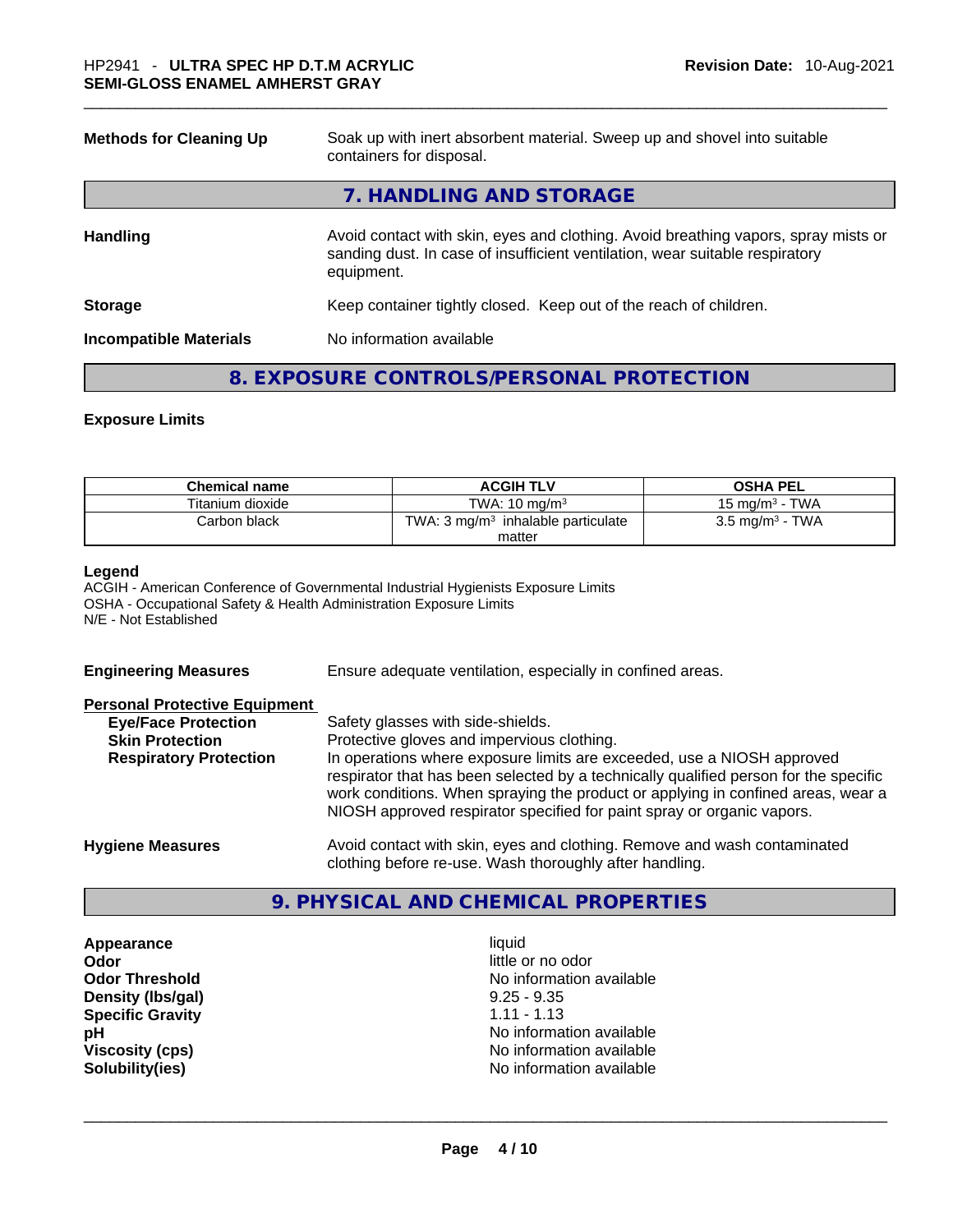| No information available<br>No information available<br>No information available<br>$40 - 50$<br>$35 - 45$<br>$50 - 60$<br>$55 - 65$<br>< 150<br>212<br>100<br>32<br>0<br>250<br>121<br><b>PMCC</b><br>Not applicable<br>Not applicable<br>Not applicable<br>No information available<br>No information available<br>No information available<br>Decomposition Temperature (°C)<br>No information available<br>No information available | <b>Water solubility</b>              | No information available |
|-----------------------------------------------------------------------------------------------------------------------------------------------------------------------------------------------------------------------------------------------------------------------------------------------------------------------------------------------------------------------------------------------------------------------------------------|--------------------------------------|--------------------------|
|                                                                                                                                                                                                                                                                                                                                                                                                                                         | <b>Evaporation Rate</b>              |                          |
|                                                                                                                                                                                                                                                                                                                                                                                                                                         | Vapor pressure                       |                          |
|                                                                                                                                                                                                                                                                                                                                                                                                                                         | Vapor density                        |                          |
|                                                                                                                                                                                                                                                                                                                                                                                                                                         | Wt. % Solids                         |                          |
|                                                                                                                                                                                                                                                                                                                                                                                                                                         | Vol. % Solids                        |                          |
|                                                                                                                                                                                                                                                                                                                                                                                                                                         | Wt. % Volatiles                      |                          |
|                                                                                                                                                                                                                                                                                                                                                                                                                                         | <b>Vol. % Volatiles</b>              |                          |
|                                                                                                                                                                                                                                                                                                                                                                                                                                         | <b>VOC Regulatory Limit (g/L)</b>    |                          |
|                                                                                                                                                                                                                                                                                                                                                                                                                                         | <b>Boiling Point (°F)</b>            |                          |
|                                                                                                                                                                                                                                                                                                                                                                                                                                         | <b>Boiling Point (°C)</b>            |                          |
|                                                                                                                                                                                                                                                                                                                                                                                                                                         | Freezing point (°F)                  |                          |
|                                                                                                                                                                                                                                                                                                                                                                                                                                         | <b>Freezing Point (°C)</b>           |                          |
|                                                                                                                                                                                                                                                                                                                                                                                                                                         | Flash point (°F)                     |                          |
|                                                                                                                                                                                                                                                                                                                                                                                                                                         | Flash Point (°C)                     |                          |
|                                                                                                                                                                                                                                                                                                                                                                                                                                         | <b>Method</b>                        |                          |
|                                                                                                                                                                                                                                                                                                                                                                                                                                         | Flammability (solid, gas)            |                          |
|                                                                                                                                                                                                                                                                                                                                                                                                                                         | <b>Upper flammability limit:</b>     |                          |
|                                                                                                                                                                                                                                                                                                                                                                                                                                         | Lower flammability limit:            |                          |
|                                                                                                                                                                                                                                                                                                                                                                                                                                         | <b>Autoignition Temperature (°F)</b> |                          |
|                                                                                                                                                                                                                                                                                                                                                                                                                                         | <b>Autoignition Temperature (°C)</b> |                          |
|                                                                                                                                                                                                                                                                                                                                                                                                                                         | Decomposition Temperature (°F)       |                          |
|                                                                                                                                                                                                                                                                                                                                                                                                                                         |                                      |                          |
|                                                                                                                                                                                                                                                                                                                                                                                                                                         | <b>Partition coefficient</b>         |                          |

#### **10. STABILITY AND REACTIVITY**

| <b>Reactivity</b>                         | Not Applicable                           |
|-------------------------------------------|------------------------------------------|
| <b>Chemical Stability</b>                 | Stable under normal conditions.          |
| <b>Conditions to avoid</b>                | Prevent from freezing.                   |
| <b>Incompatible Materials</b>             | No materials to be especially mentioned. |
| <b>Hazardous Decomposition Products</b>   | None under normal use.                   |
| <b>Possibility of hazardous reactions</b> | None under normal conditions of use.     |

### **11. TOXICOLOGICAL INFORMATION**

#### **Product Information**

#### **Information on likely routes of exposure**

**Principal Routes of Exposure** Eye contact, skin contact and inhalation.

**Acute Toxicity** 

# **Product Information** No information available \_\_\_\_\_\_\_\_\_\_\_\_\_\_\_\_\_\_\_\_\_\_\_\_\_\_\_\_\_\_\_\_\_\_\_\_\_\_\_\_\_\_\_\_\_\_\_\_\_\_\_\_\_\_\_\_\_\_\_\_\_\_\_\_\_\_\_\_\_\_\_\_\_\_\_\_\_\_\_\_\_\_\_\_\_\_\_\_\_\_\_\_\_ **Symptoms related** to the physical, chemical and toxicological characteristics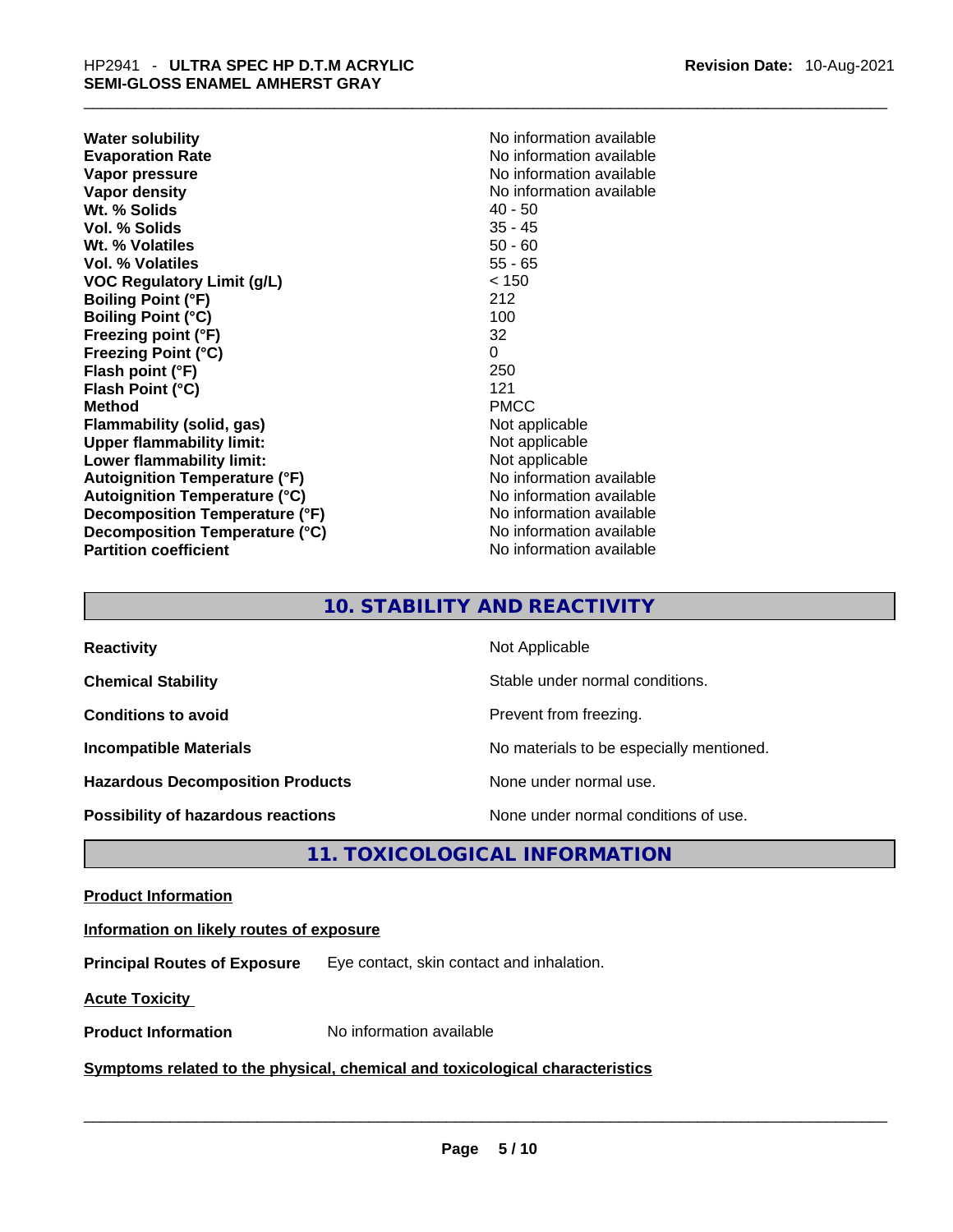**Symptoms** No information available

#### **Delayed and immediate effects as well as chronic effects from short and long-term exposure**

| Eye contact                     | May cause slight irritation.                                                      |
|---------------------------------|-----------------------------------------------------------------------------------|
| <b>Skin contact</b>             | Substance may cause slight skin irritation. Prolonged or repeated contact may dry |
|                                 | skin and cause irritation.                                                        |
| <b>Inhalation</b>               | May cause irritation of respiratory tract.                                        |
| Ingestion                       | Ingestion may cause gastrointestinal irritation, nausea, vomiting and diarrhea.   |
| <b>Sensitization</b>            | No information available                                                          |
| <b>Neurological Effects</b>     | No information available.                                                         |
| <b>Mutagenic Effects</b>        | No information available.                                                         |
| <b>Reproductive Effects</b>     | Possible risk of impaired fertility. Possible risk of harm to the unborn child.   |
| <b>Developmental Effects</b>    | No information available.                                                         |
| <b>Target organ effects</b>     | No information available.                                                         |
| <b>STOT - single exposure</b>   | No information available.                                                         |
| <b>STOT - repeated exposure</b> | No information available.                                                         |
| Other adverse effects           | No information available.                                                         |
| <b>Aspiration Hazard</b>        | No information available                                                          |
|                                 |                                                                                   |

#### **Numerical measures of toxicity**

#### **The following values are calculated based on chapter 3.1 of the GHS document**

#### **ATEmix (oral)** 42311 mg/kg

#### **Component Information**

| Chemical name                                                 | Oral LD50             | Dermal LD50         | Inhalation LC50          |
|---------------------------------------------------------------|-----------------------|---------------------|--------------------------|
| Titanium dioxide<br>13463-67-7                                | $> 10000$ mg/kg (Rat) |                     | $\sim$                   |
| 2,2,4-trimethyl-1,3-pentanediol<br>diisobutyrate<br>6846-50-0 | $>$ 3200 mg/kg (Rat)  |                     | $> 5.3$ mg/L (Rat) 6 h   |
| Zinc phosphate<br>7779-90-0                                   | $>$ 5000 mg/kg (Rat)  |                     | $\overline{\phantom{0}}$ |
| Carbon black<br>1333-86-4                                     | $> 15400$ mg/kg (Rat) | $>$ 3 g/kg (Rabbit) | $\sim$                   |

#### **Chronic Toxicity**

#### **Carcinogenicity**

*The information below indicates whether each agency has listed any ingredient as a carcinogen:.* 

| <b>Chemical name</b> | <b>IARC</b>         | <b>NTP</b> | <b>OSHA</b> |
|----------------------|---------------------|------------|-------------|
|                      | 2B - Possible Human |            | ∟isted      |
| l Titanium dioxide   | Carcinogen          |            |             |
|                      | 2B - Possible Human |            | ∟isted      |
| l Carbon black       | Carcinogen          |            |             |

• Although IARC has classified titanium dioxide as possibly carcinogenic to humans (2B), their summary concludes: "No significant exposure to titanium dioxide is thought to occur during the use of products in which titanium dioxide is bound to other materials, such as paint." \_\_\_\_\_\_\_\_\_\_\_\_\_\_\_\_\_\_\_\_\_\_\_\_\_\_\_\_\_\_\_\_\_\_\_\_\_\_\_\_\_\_\_\_\_\_\_\_\_\_\_\_\_\_\_\_\_\_\_\_\_\_\_\_\_\_\_\_\_\_\_\_\_\_\_\_\_\_\_\_\_\_\_\_\_\_\_\_\_\_\_\_\_

#### **Legend**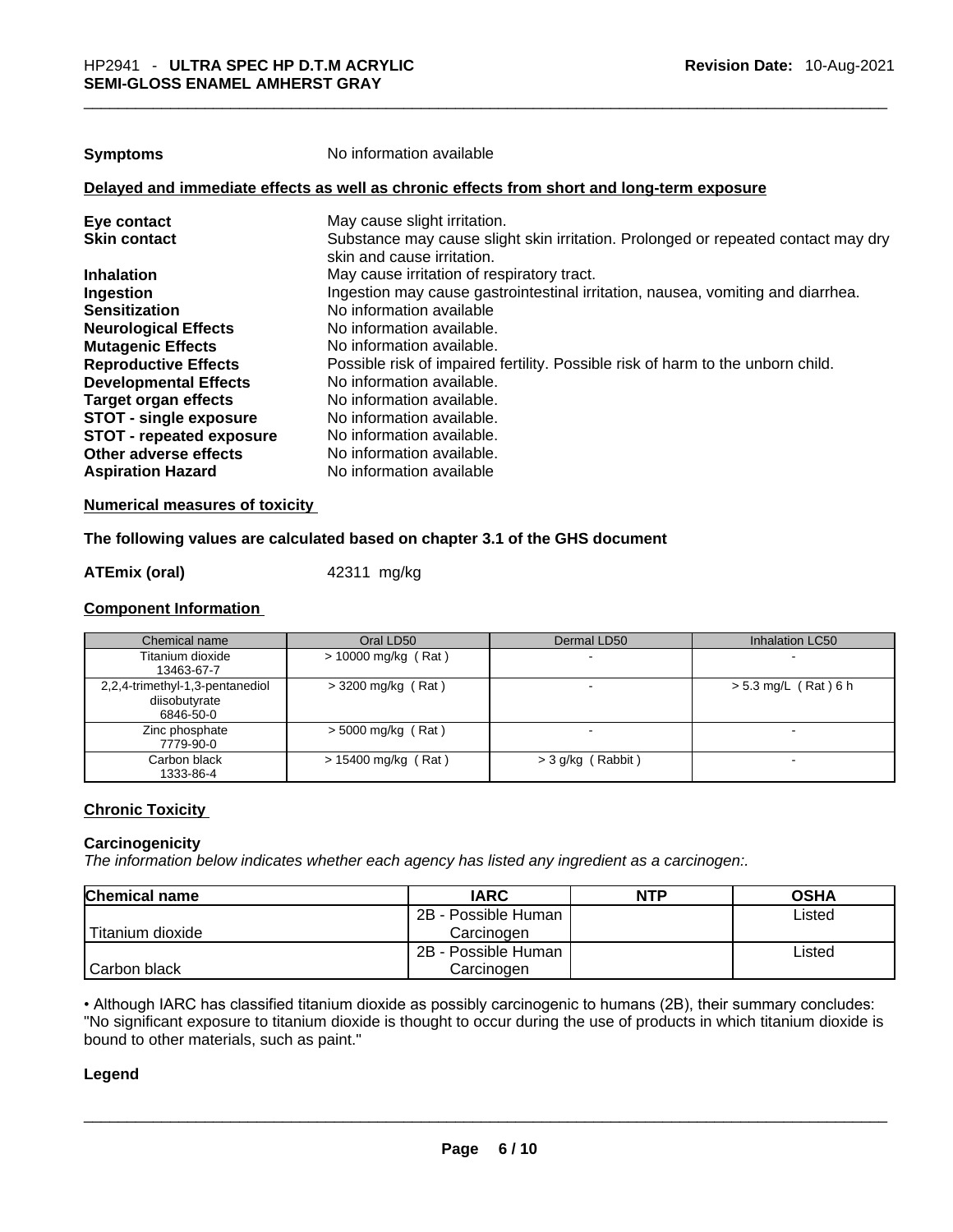IARC - International Agency for Research on Cancer NTP - National Toxicity Program OSHA - Occupational Safety & Health Administration

**12. ECOLOGICAL INFORMATION** 

#### **Ecotoxicity Effects**

The environmental impact of this product has not been fully investigated.

#### **Product Information**

#### **Acute Toxicity to Fish**

No information available

#### **Acute Toxicity to Aquatic Invertebrates**

No information available

### **Acute Toxicity to Aquatic Plants**

No information available

#### **Persistence / Degradability**

No information available.

#### **Bioaccumulation**

No information available.

#### **Mobility in Environmental Media**

No information available.

#### **Ozone**

No information available

#### **Component Information**

#### **Acute Toxicity to Fish**

Titanium dioxide  $LC50:$  > 1000 mg/L (Fathead Minnow - 96 hr.)

#### **Acute Toxicity to Aquatic Invertebrates**

No information available

#### **Acute Toxicity to Aquatic Plants**

No information available

**13. DISPOSAL CONSIDERATIONS** 

**Waste Disposal Method** Dispose of in accordance with federal, state, and local regulations. Local requirements may vary, consult your sanitation department or state-designated environmental protection agency for more disposal options. \_\_\_\_\_\_\_\_\_\_\_\_\_\_\_\_\_\_\_\_\_\_\_\_\_\_\_\_\_\_\_\_\_\_\_\_\_\_\_\_\_\_\_\_\_\_\_\_\_\_\_\_\_\_\_\_\_\_\_\_\_\_\_\_\_\_\_\_\_\_\_\_\_\_\_\_\_\_\_\_\_\_\_\_\_\_\_\_\_\_\_\_\_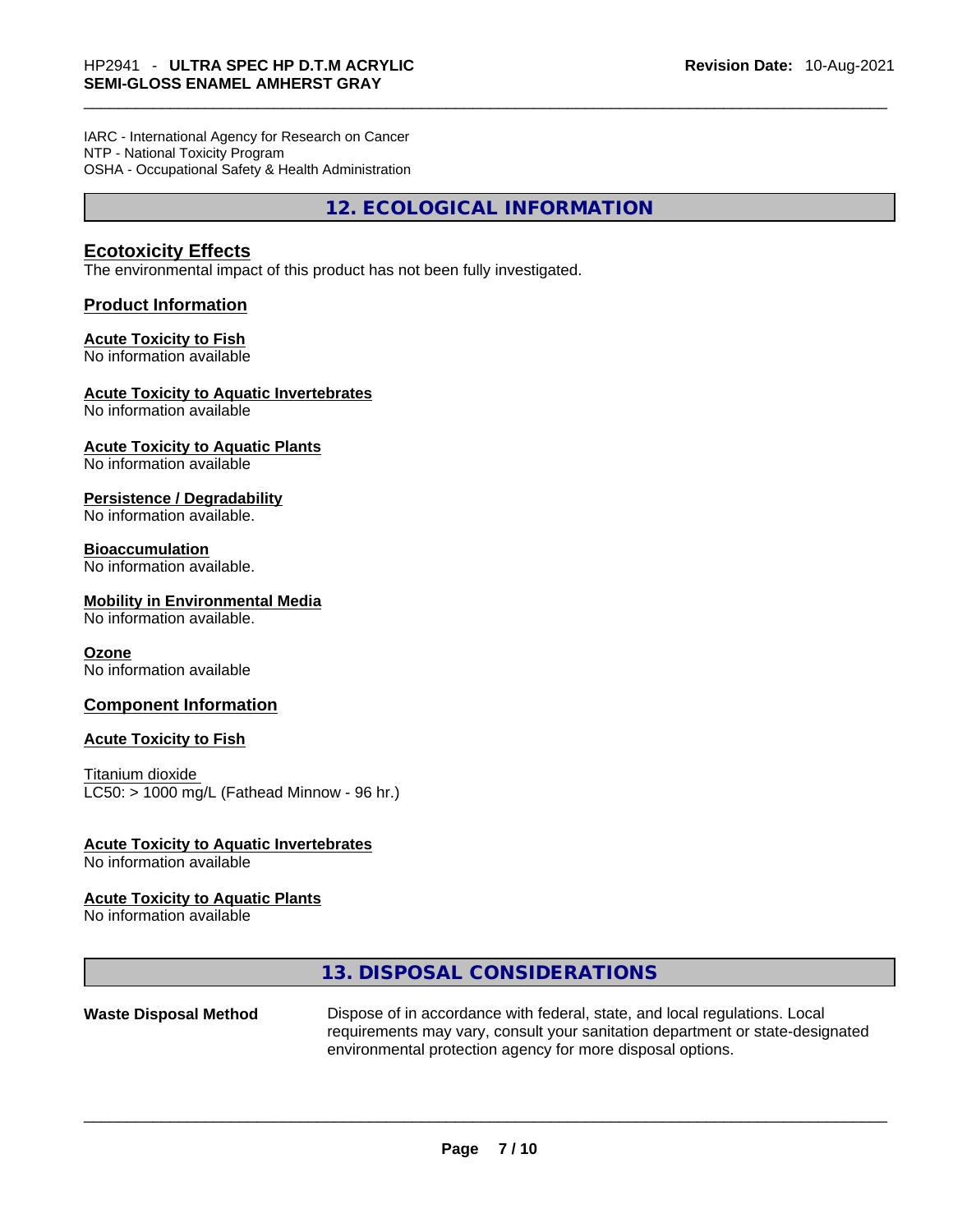|                    | <b>15. REGULATORY INFORMATION</b> |  |
|--------------------|-----------------------------------|--|
| <b>IMDG / IMO</b>  | Not regulated                     |  |
| <b>ICAO / IATA</b> | Not regulated                     |  |
| <b>DOT</b>         | Not regulated                     |  |
|                    | 14. TRANSPORT INFORMATION         |  |

#### **International Inventories**

| <b>TSCA: United States</b> | Yes - All components are listed or exempt. |
|----------------------------|--------------------------------------------|
| <b>DSL: Canada</b>         | No - Not all of the components are listed. |
|                            | One or more component is listed on NDSL.   |

#### **Federal Regulations**

| SARA 311/312 hazardous categorization |     |  |
|---------------------------------------|-----|--|
| Acute health hazard                   | Nο  |  |
| Chronic Health Hazard                 | Yes |  |
| Fire hazard                           | No  |  |
| Sudden release of pressure hazard     | No  |  |
| Reactive Hazard                       | No  |  |
|                                       |     |  |

#### **SARA 313**

Section 313 of Title III of the Superfund Amendments and Reauthorization Act of 1986 (SARA). This product contains a chemical or chemicals which are subject to the reporting requirements of the Act and Title 40 of the Code of Federal Regulations, Part 372:

| <b>Chemical name</b> | CAS No.   | Weight-% | <b>CERCLA/SARA 313</b>     |
|----------------------|-----------|----------|----------------------------|
|                      |           |          | (de minimis concentration) |
| Zinc phosphate       | 7779-90-0 |          |                            |

#### **Clean Air Act,Section 112 Hazardous Air Pollutants (HAPs) (see 40 CFR 61)**

This product contains the following HAPs:

*None*

#### **US State Regulations**

#### **California Proposition 65**

**A** WARNING: Cancer and Reproductive Harm– www.P65warnings.ca.gov

#### **State Right-to-Know**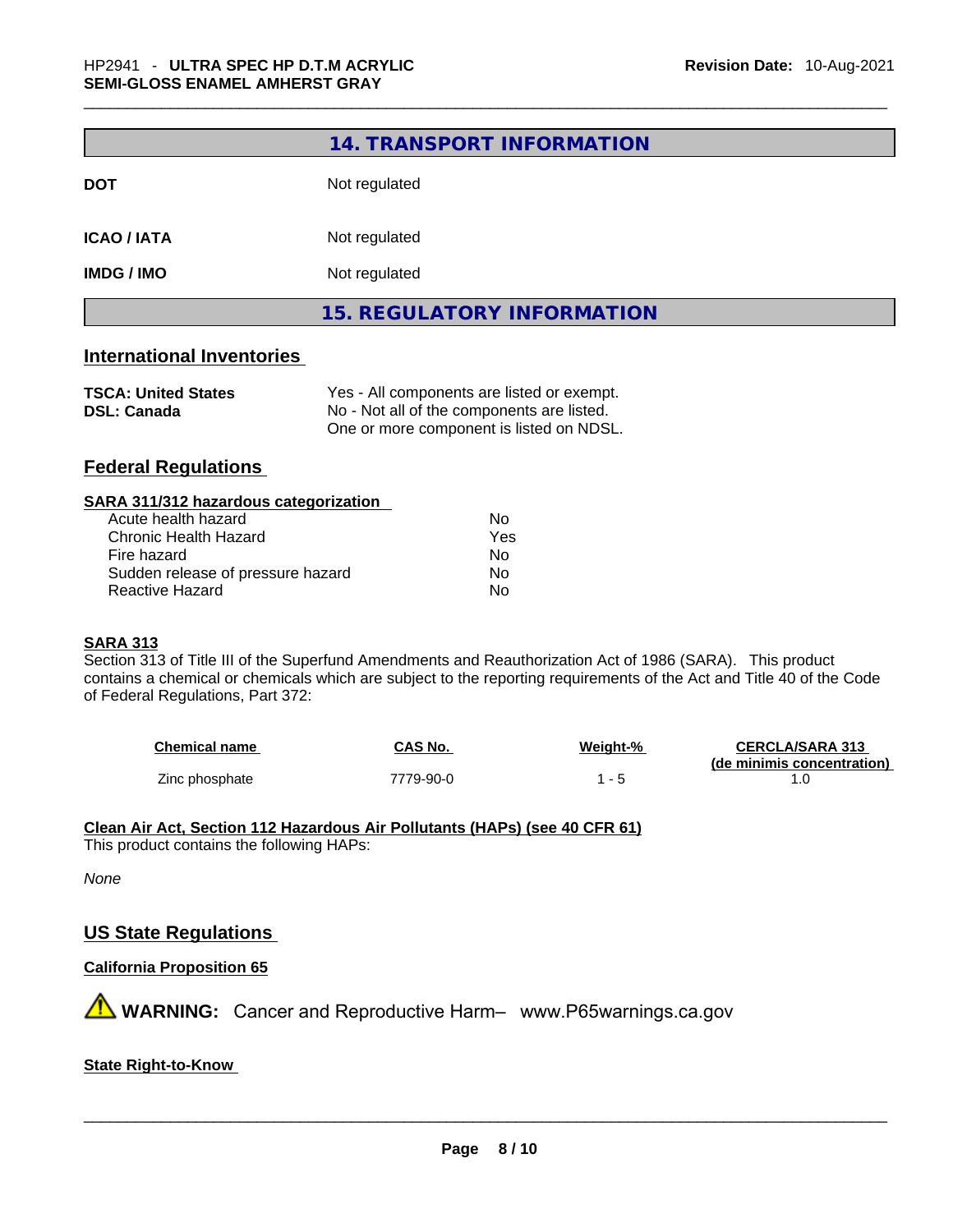| <b>Chemical name</b> | <b>Massachusetts</b> | <b>New Jersey</b> | <b>Pennsylvania</b> |
|----------------------|----------------------|-------------------|---------------------|
| Titanium dioxide     |                      |                   |                     |
| Zinc phosphate       |                      |                   |                     |
| Carbon black         |                      |                   |                     |

#### **Legend**

X - Listed

#### **16. OTHER INFORMATION**

**HMIS** - **Health:** 2\* **Flammability:** 1 **Reactivity:** 0 **PPE:** - **HMIS Legend** 0 - Minimal Hazard 1 - Slight Hazard 2 - Moderate Hazard 3 - Serious Hazard

- 4 Severe Hazard
- \* Chronic Hazard

X - Consult your supervisor or S.O.P. for "Special" handling instructions.

Note: The PPE rating has intentionally been left blank. Choose appropriate PPE that will protect employees from the hazards the material will *present under the actual normal conditions of use.* 

*Caution: HMISÒ ratings are based on a 0-4 rating scale, with 0 representing minimal hazards or risks, and 4 representing significant hazards or risks. Although HMISÒ ratings are not required on MSDSs under 29 CFR 1910.1200, the preparer, has chosen to provide them. HMISÒ ratings are to be used only in conjunction with a fully implemented HMISÒ program by workers who have received appropriate HMISÒ training. HMISÒ is a registered trade and service mark of the NPCA. HMISÒ materials may be purchased exclusively from J. J. Keller (800) 327-6868.* 

 **WARNING!** If you scrape, sand, or remove old paint, you may release lead dust. LEAD IS TOXIC. EXPOSURE TO LEAD DUST CAN CAUSE SERIOUS ILLNESS, SUCH AS BRAIN DAMAGE, ESPECIALLY IN CHILDREN. PREGNANT WOMEN SHOULD ALSO AVOID EXPOSURE.Wear a NIOSH approved respirator to control lead exposure. Clean up carefully with a HEPA vacuum and a wet mop. Before you start, find out how to protect yourself and your family by contacting the National Lead Information Hotline at 1-800-424-LEAD or log on to www.epa.gov/lead.

| <b>Prepared By</b>                               | <b>Product Stewardship Department</b><br>Benjamin Moore & Co.<br>101 Paragon Drive<br>Montvale, NJ 07645<br>800-225-5554 |
|--------------------------------------------------|--------------------------------------------------------------------------------------------------------------------------|
| <b>Issuing Date</b>                              | 07-Aug-2021                                                                                                              |
| <b>Revision Date:</b><br><b>Revision Summary</b> | 10-Aug-2021<br>Not available                                                                                             |

Disclaimer

The information contained herein is presented in good faith and believed to be accurate as of the effective date shown above. This information is furnished without warranty of any kind. Employers should use this information only as a **supplement to other information gathered by them and must make independent determination of suitability and** completeness of information from all sources to assure proper use of these materials and the safety and health of